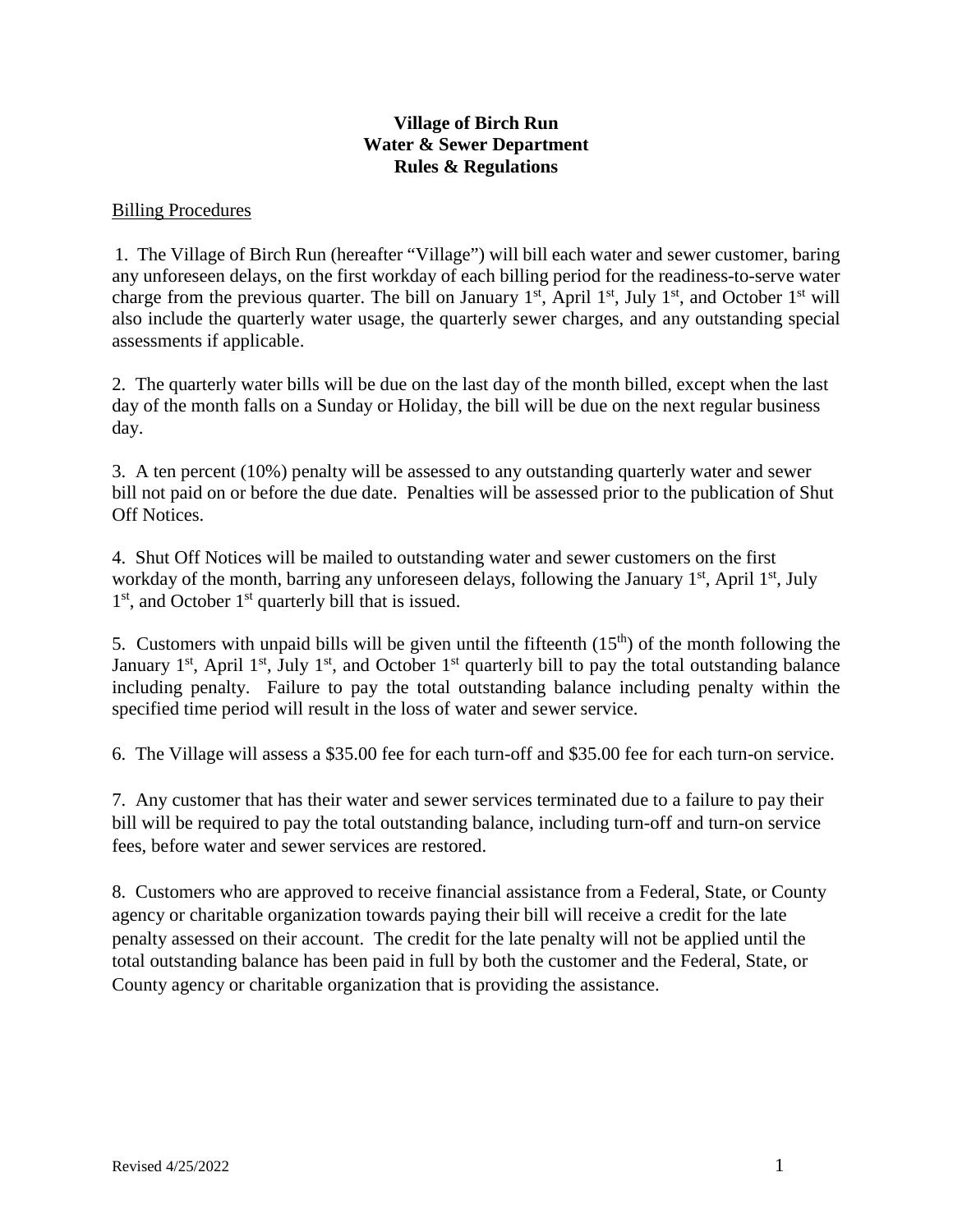## Payment Plan

1. Any customer who makes an effort to make payment on the total outstanding balance will not have service discontinued unless said customer fails to comply with the terms of any payment plan.

2. Any customer requesting a payment plan arrangement will be required to submit a "Payment Plan Application" form. Forms may be submitted in-person, by US Mail, by email, or by fax. Payment plans may be taken over the phone in cases where a hardship exists.

3. Payment plan shall be limited to a period no greater than to bring bill current prior to next billing cycle.

4. Payment plans are not available to customers who fail to contact the office prior to actual shut off.

5. Customers who default on the terms of the payment plan will be notified by first class mail. Any customer that defaults on the terms of the payment plan will be responsible for payment of the total outstanding balance. Failure to comply within 10 days of the date of notification will result in discontinuation of service.

6. Customers who have a dishonored (NSF) check, draft, or order returned to the Village will be notified by first class mail. The customer will be responsible for payment of the total dishonored check, draft or order amount plus the Village Council adopted dishonored check, draft, or order processing fee by either cash, cashiers check, or money order. Failure to comply within 10 days of the date of notification will result in discontinuation of service.

7.) Customers who default on payment plan arrangements two (2) times within a twelve (12) month period will no longer be eligible for payment plans with the Village.

## Shut-Off --- Turn-On Services

1. The Village will shut off any customer with an outstanding balance commencing the first workday after the due date on the Shut Off Notice.

2. Shut off will not take place on a Friday or within two days of any Village recognized holiday.

3. Water may be turned on after 3:30 p.m. once an after hours turn-on fee of \$135.00 is paid by the customer.

4. Water customers may request their water be turned off while on vacation. A \$35.00 turn-off and a \$35.00 turn-on fee will be assessed. Water customers that have their water turned off while on vacation will still be responsible to pay the readiness-to-serve fee.

5. No fee will be charged to any customer whose water and sewer service was disconnected in error.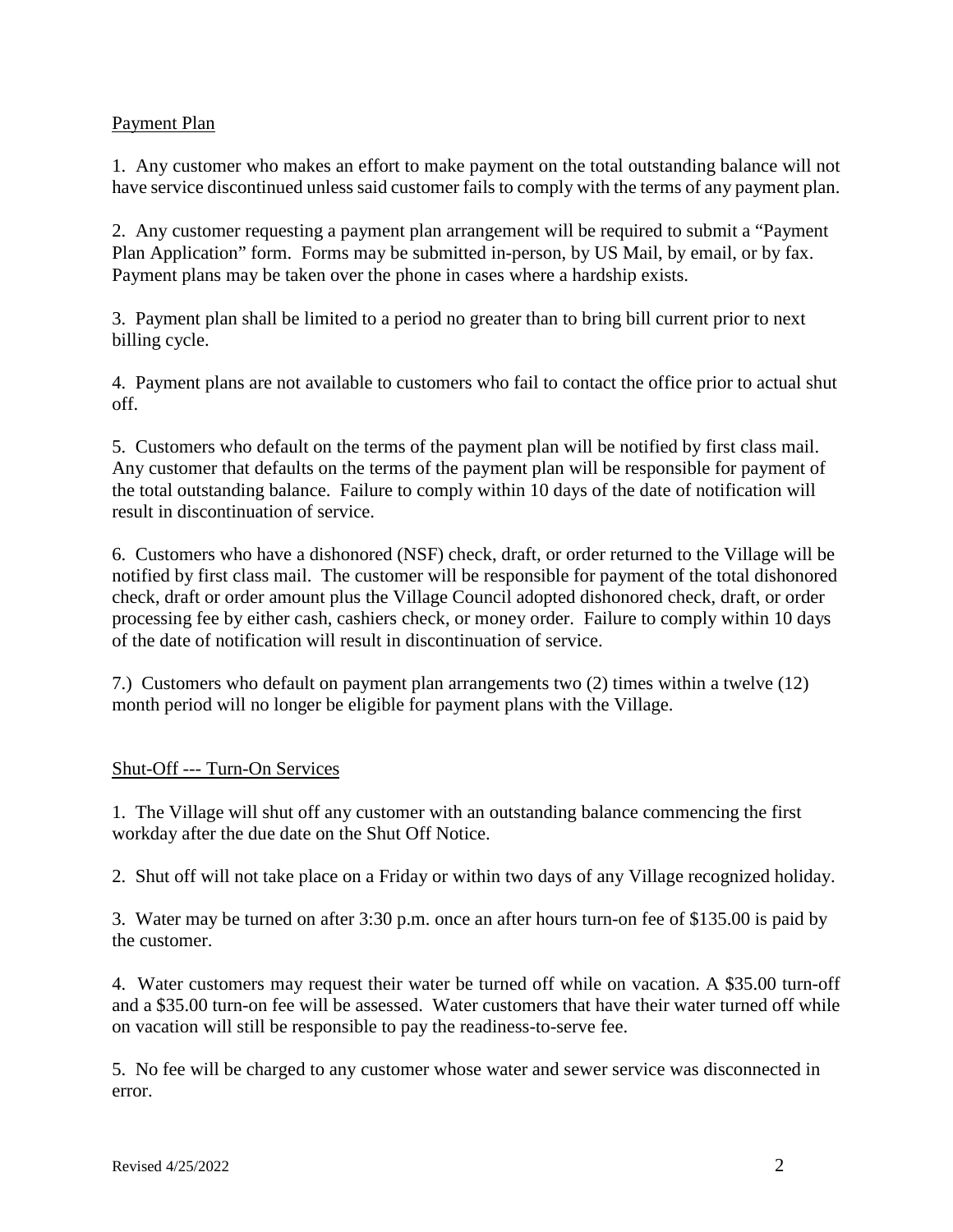### Notification for Discontinuation of Service

1. The Village will mail Shut Off Notices by first class mail to each customer with an outstanding balance, with the exception of those customers who have already established a payment plan prior to the publication of the Shut Off Notices.

2. The Village DPW will place a notification card on the front door of each delinquent customer's house or business prior to shut off. The notice will indicate the date water service will be shut off due to non-payment.

### Tap-in & Connection Fees

1. The Village will charge, in advance of work, any Village customer for new, additional, or reconnected water service the following tap in charges:

| Size of Line      | Amount                                                                                                                                                                       |
|-------------------|------------------------------------------------------------------------------------------------------------------------------------------------------------------------------|
| 1 inch and larger | Residential connection fees will be \$1,000.00<br>minimum paid in advance. All additional costs will<br>be charged as time and material and billed to the<br>water customer. |

2. Village connection charges shall be assessed in accordance with Chapter 51, Water System Capital Expansion & Maintenance Charge Ordinance and Chapter 52, Water And Sewer Facilities Capital Expansion Rate Ordinance of the Village of Birch Run Code of Ordinances.

3. Water and Sewer billing will commence upon completion and payment of the Application for Service.

#### Disconnection Fees

1. The Village will charge, in advance of work, any Village customer for disconnection from the Birch Run water system. The disconnection fee will be \$1,000.00 minimum paid in advance. All additional costs will be charged as time and material and billed to the water customer.

2. Any property owner requesting disconnection from the Birch Run water system will be required to sign the "Birch Run Water System Release Form".

3. Disconnection from the Birch Run water system will be done at the requesting property owner's lot line.

4. Any Birch Run water system customer that requests disconnection, who is also a Birch Run sewer system customer, will be required to procure and maintain a metering device on their alternate source of water supply (i.e. well system) at the property owner's expense.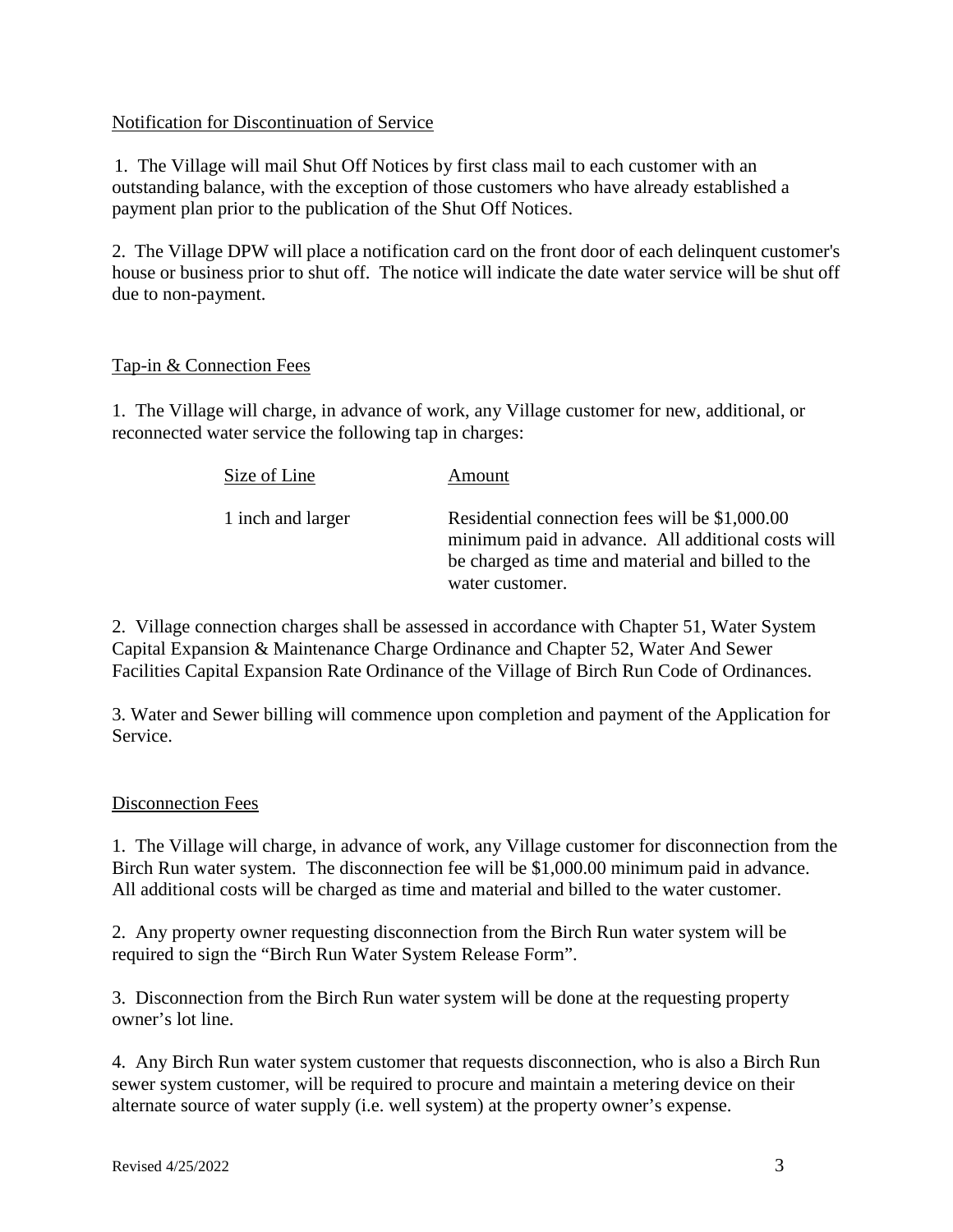## Miscellaneous

1. The Village Council will establish charges for services to be provided, which are not otherwise specified.

2. Periodically, the City of Saginaw requires its wholesale customers to institute a water ban. Customers who violate a water ban instituted by the Village shall be guilty of a municipal civil infraction and shall be assessed a fine pursuant to Chapter 35 of the Village of Birch Run Code of Ordinances.

3. The complete water meter, both inside and outside, must remain unobstructed (i.e. pets, shrubs, stored materials) for maintenance and/or meter reading. Customers with an obstructed meter will be notified by first class mail. Failure to comply within 10 days of date of notification will result in discontinuation of service.

4.) Failure to respond to requests sent via first class mail, by the Village, to access Village owned water meters within the time period stipulated on the notification will result in a discontinuation of service and will be subject to all fees associated with discontinuation of service.

# Application for Service

1.) New customers (accounts) of the Village water/sewer system will be required to complete and sign the "Water/Sewer Application" form before the water/sewer account will be set up in their name.

2.) New water/sewer customers will be required to submit a deposit on their account(s). The deposit for residential customers will be \$150.00 and the deposit for commercial customers will be \$250.00. (NOTE: A new customer does not refer to an existing customer who is transferring to another address in the Village. However, the existing customer must be in good standing or the deposit will be required for the account established at the new address.) *Clarification on 2/23/15 by the Village Council*

3.) Upon termination of an account, the deposit will be applied to the customer's final bill. Once the deposit is applied, the customer will receive either:

- a.) a refund of the excess deposit
- b.) a final bill for an additional amount owed
- 4.) Deposits are non-transferable.

5.) After 24 consecutive months (2 years) of service, commencing at the time the deposit is received, a residential customer may qualify for a full refund of their water/sewer deposit when